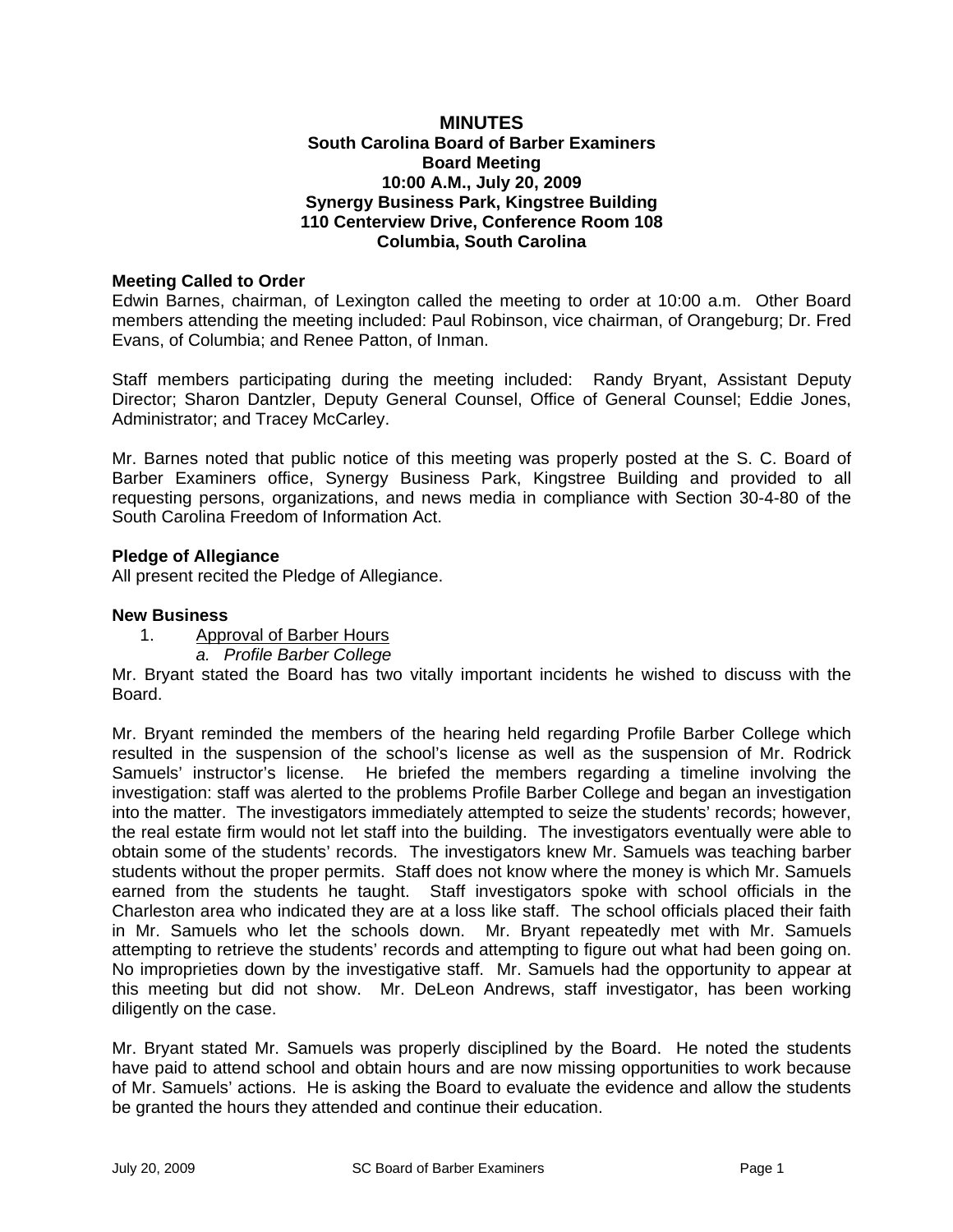Mr. Bryant presented the members with documentation regarding Profile Barber College.

Mr. Barnes asked where the agency received the information regarding the students at Profile Barber College. Mr. Andrews stated investigative staff pulled the information together from the information gathered from the school. He further stated some of the students' hours were located in the box and some of the hours were obtained from transcripts obtained from Mr. Samuels.

Mr. Barnes asked if the students signed documents accrediting the hours. Some of the students answered negatively.

Mr. Andrews stated Mr. Samuels did not follow procedure in regard to mailing the monthly reports regarding hours as a result of not registering the students in the class.

Mr. Bryant stated the agency is asking that the Board assist in protecting the victims of Mr. Samuels' failures to keeps accurate student records.

### *b. Heyward Career and Technology Center*

Mr. Bryant stated the career center's administration failed to obtain the permits for the students. He further stated it was not due to misappropriation of funds and that staff has fully cooperated with the Board and investigative staff in an attempt to discover what happened in this matter. He said the records have been well kept. He urged the Board to allow the student to obtain their permits.

Mr. Bryant stated he has spoken with the agency's director in this matter and has kept her apprised of these two matters. He further stated she also urges the Board to grant the hours in both situations.

Mr. Barnes returned to the issues presented by the missing Profile Barber College records and asked the students from Profile Barber College if they did not know they were supposed to sign monthly sheets regarding hours. One of the students replied negatively. He said they had to sign one sheet every day they attended class.

Mr. Barnes asked the students if any of them were ever told at any given time that they were supposed to sign a monthly sheet for any hours obtained. The students replied negatively.

Mr. Bryant introduced Mr. Jim Atkinson from the Low Country School District.

Mr. Barnes asked Mr. Atkinson if he knew that the students were supposed to sign a monthly sheet regarding hours. Mr. Atkinson replied he did not know the students were to sign a monthly sheet until the agency's investigators interviewed him. He also did not know that the students were to have student permits. Staff had good faith in Mr. Samuels. He knew that the students were in the barber class for three and one-half  $(3  $\frac{1}{2}$ ) hours every day for 185 days.$ 

Mr. Barnes asked Mr. Atkinson if the school district had records that the students were in class every day. Mr. Atkinson stated he did not bring the students attendance records but could pull that information to see if any student missed any class days. Mr. Barnes stated the Board would need a record of the fact that the students attended class. He stated the district did not realize Mr. Samuels was negligent in his record keeping.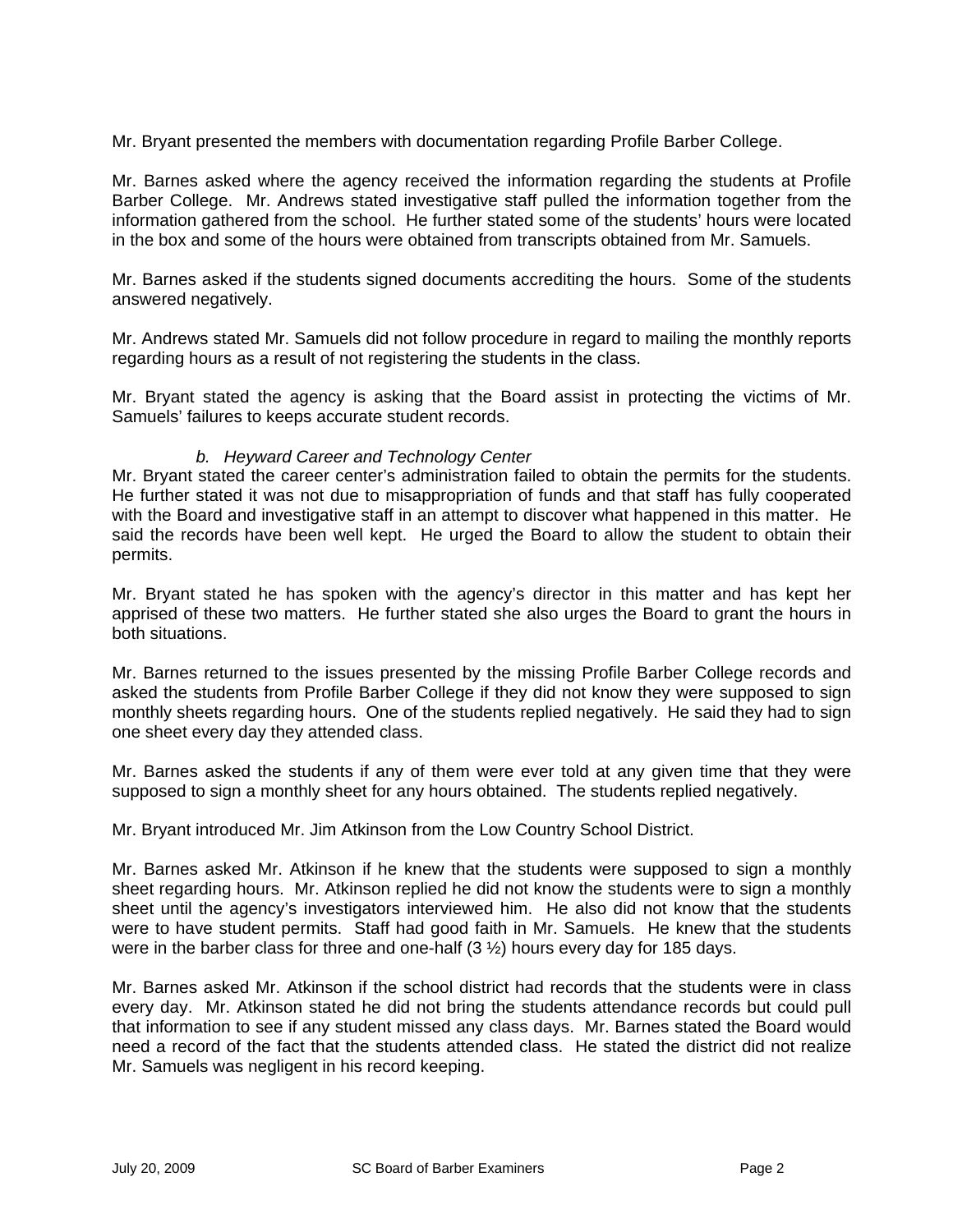Mr. Barnes stated Mr. Atkinson was notified one year ago that there was a problem with Mr. Samuels' class. Mr. Atkinson replied he did not think it was one year ago, but it could be approximately one year ago. Mr. Barnes asked Mr. Atkinson if the school officials notified Mr. Samuels that they were made aware of poor record keeping. Mr. Atkinson replied the school district knew the agency was working with Mr. Samuels in obtaining the records. He stated the district did not learn until later that the permits had not been applied for. Mr. Barnes stated he is concerned with the fact that the district did not approach Mr. Samuels regarding record keeping.

Mr. Bryant stated the agency was alerted to alleged misconduct once the school had been closed and the doors were locked. He went on to say staff traveled to the school district and notified the officials that they had a problem with the subcontracted employee teaching the barber class. He went on to say staff made diligent efforts in attempting to obtain the records and make them obtain the necessary student permits. He said at the time the investigation began Mr. Samuels was still employed with the school district; however, he is no longer employed with the district. He said staff had to go to Mr. Samuels and explain to him how to run the school. From that point forward staff is sure the hours were kept, but staff is unsure of the hours for the approximate two years prior to the start of the investigation.

Mr. Atkinson stated the district assumed all monitoring was being done by the agency and that Mr. Samuels was completing all of the elements he was supposed to be completing.

Ms. Patton stated she is concerned with the fact that no records were being properly kept even when the investigation was going full force. She asked why the hours were not submitted during the investigation. Mr. Bryant replied he is unsure that is a correct statement. He stated subsequent to the investigation the hours were being kept. Ms. Patton stated Ms. Hawsey had indicated during the last board meeting that the hours were not turned in from January 2009 to June 2009. She asked that staff research to see if those hours were submitted.

Ms. Frost spoke on behalf of her son. She stated her son graduated in 2009 and had hoped to further his profession by attending barber courses in high school followed by obtaining a two year degree in order to open his own business. They have since learned he has no recorded hours. She stated her son should have approximately 600 hours. The document reflects Mr. Frost has 178 hours. She also stated she is involved with her children's education and was concerned with Mr. Samuels' lack of instruction. She said she wrote a letter to Mr. Samuels in regard to the lack of instruction, although she did not send a copy of the letter to the district officials.

Mr. Robinson stated on the document the Board receive and asked a question regarding the number of hours obtained in column one and column two. He went on to say there are some names on the document with the grids and not on the other list. Mr. Andrews stated the information presented to the Board members is based on information which was in Mr. Samuels' possession. Mr. Robinson asked Mr. Andrews if the information contained receipts for monies paid to the school district for the students to attend Profile Barber College. Mr. Andrews replied negatively. Mr. Robinson asked if it would be too much trouble to ask if that information could be obtained. Mr. Bryant stated Mr. Atkinson's office could provide that information to the agency. Mr. Robinson stated it sounds as though the students will receive hours that could be accounted for by receipts of monies paid which is to be provided by the parents and the number verified attendance hours provided by the school district.

Mr. Robinson asked if the agency is asking that the Board accept the hours for the Profile Barber College students as presented. Mr. Atkinson stated he would like to research the students' hours to present to the Board. Mr. Robinson stated he has no problem granting verifiable hours to the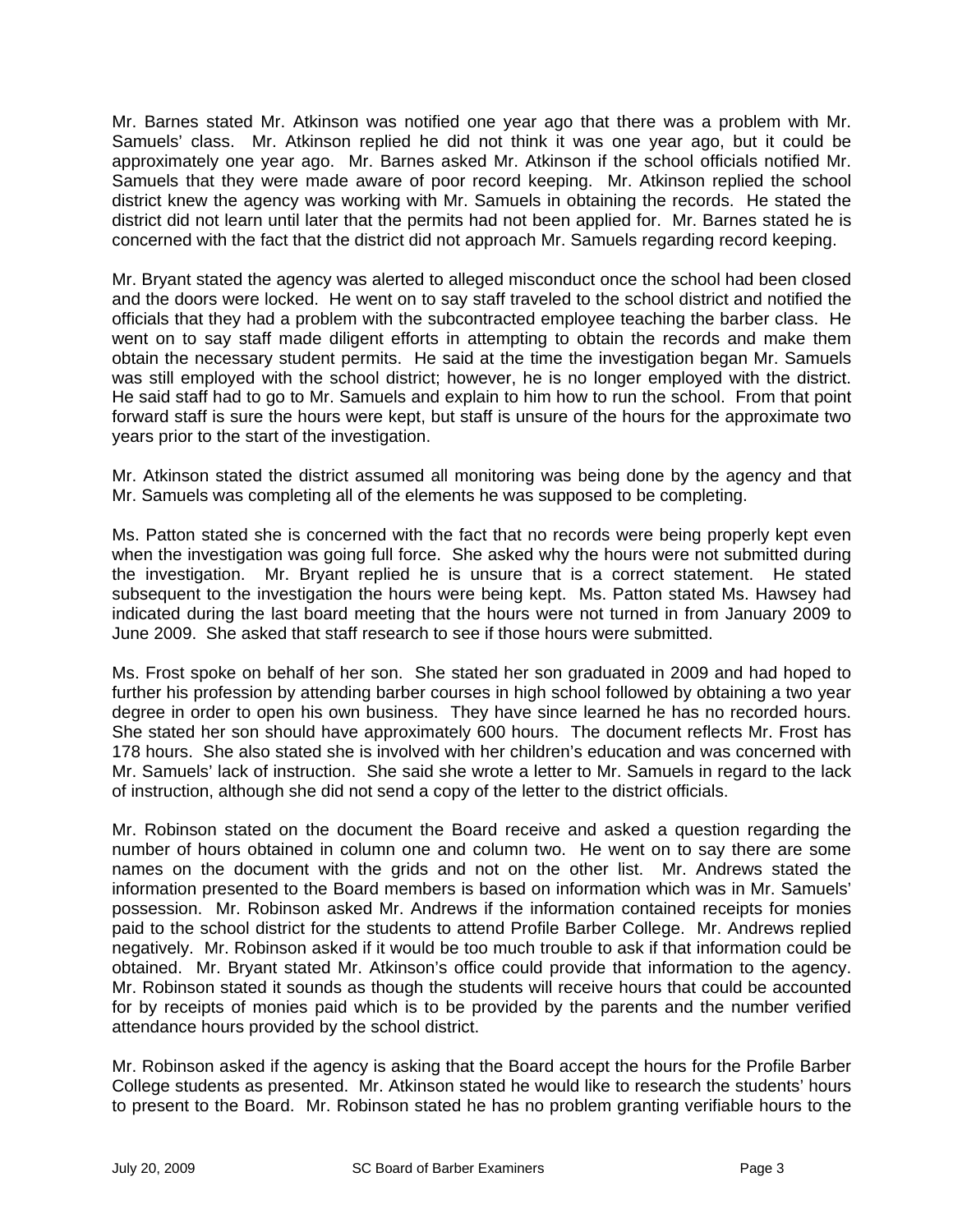students; however it does not seem that the agency or the school has determined a solid number of hours for the students. He noted there are students on the list who do not have any hours listed. He said those students would be attending a Board meeting asking the Board to grant hours if the Board grants hours to the students with hours noted.

Mr. Bryant questioned the Board how they would propose the agency verify students' hours. He further stated the documentation presented to the Board members was not a proposal.

Mr. Robinson stated he would not have a problem granting hours to individuals who attended Profile Barber College and who are not high school students who can provide verifiable hours and receipts of monies paid on an as needed basis. He noted students who pay all funds up front but do not attend the entire time should submit course work such as testing to the Board. He would be willing to interview the students regarding the hours.

Ms. Dantzler stated the statute states the Board must issue licenses based on hours of training. She further stated the question is how the Board determines the verification of hours. She noted the regulations reflect a presumptive way to verify the hours which is not working in these issues. She further stated it is the duty of the applicant to show the Board he or she is qualified to become licensed and compared it to the duty to explain a "yes" answer concerning a criminal background. In this case the students will have to use an alternative way of showing proof to the Board. She believes the school system can assist the students by providing certified attendance records through the school system. She suggested the students provide the Board with independent corroboration that they were at the school during the time provided by the school system. She went on to say it will be more difficult for the private students who attended Profile Barber College. She noted nothing could probably be done for the private students until they provide documentation to the Board. It would then be up to the Board and the agency to determine what can be done for those students. She said the burden of proof is on the applicant to show he or she attended school. She suggested the documentation submitted be signed and sworn before a notary public. She said that an interview with a Board member for private students who are willing to provide sworn documentation a good idea. She stated the Board should put together evidence it can rely on since information from Mr. Samuels is not reliable.

Ms. Sherry Rivers, principal of Heyward Career and Technology Center, thanked the Board for allowing her and the students attend this special meeting. She is asking that the Board grant the students their hours. She noted the students and the instructor were caught up in the situation due to the delay in the arrival of the furniture. She is asking that the Board grant the students the hours earned and documented.

Mr. Barnes asked if the students of Heyward Career and Technology Center signed documents regarding monthly hours. One of the students stated the students signed sheets every day of attendance and entered their names in a computer. He noted he has a student permit.

Mr. Robinson stated he was under the impression the students did not have permits because the school did not have a permit. Ms. Rivers stated she is asking that the Board grant hours for the time the school did not have a permit. Mr. Robinson stated the students would have obtained just over 200 hours during the time the school and the students were not permitted. He asked Ms. Rivers if the students were issued permits during the time the school was not permitted. Ms. Rivers answered negatively. She stated technically there was no program prior to the receipt of the school permit.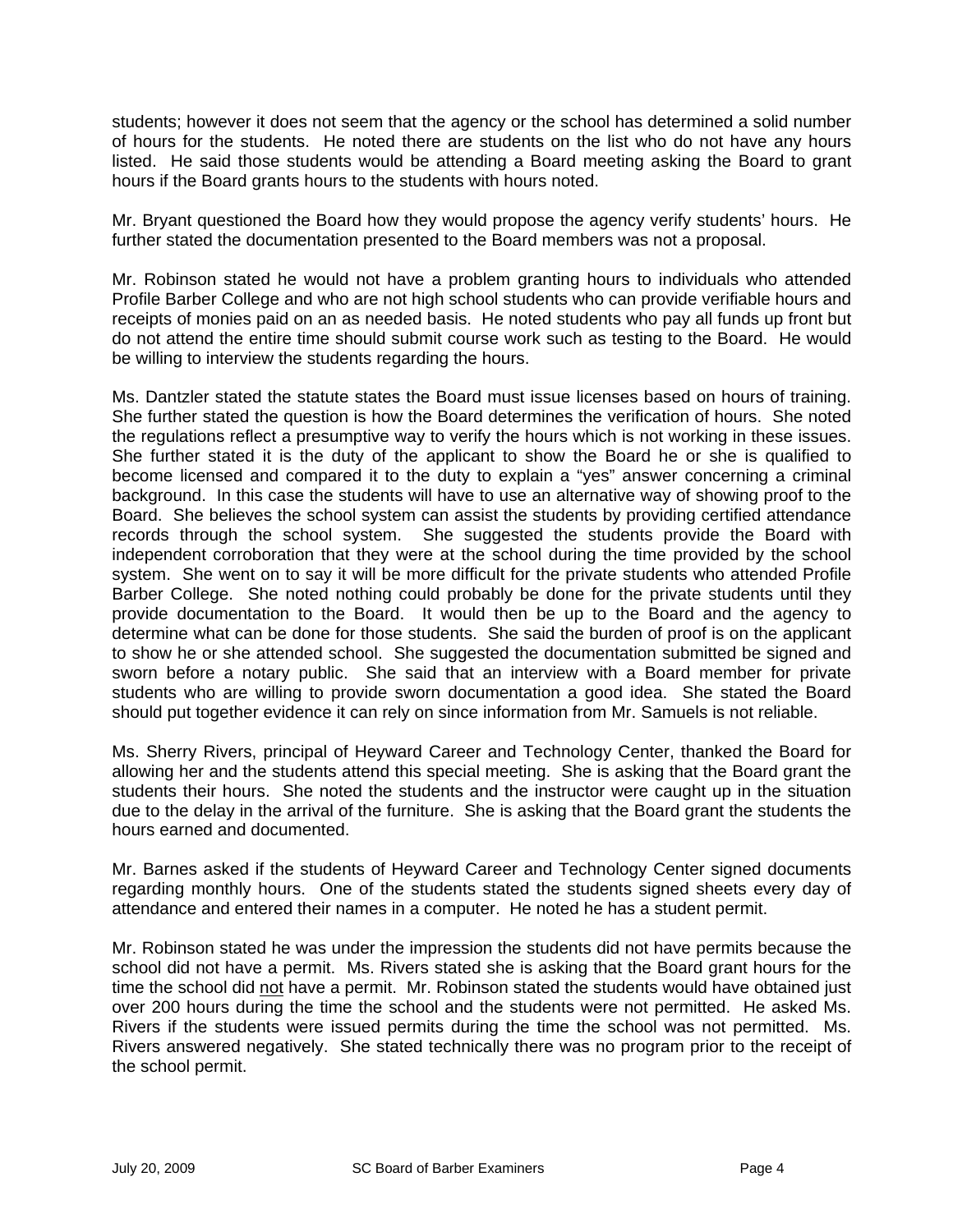Mr. Makili Terry, the barber instructor employed by Richland School District One, stated he had the students sign in on tablets at the beginning of the year. He further stated he then had the students sign in on sign in sheets and also has documentation on the days the students were not in attendance at the school. He showed the Board sheets the students signed for the months in question.

Mr. Robinson asked Mr. Terry if he was aware there was no school permit. Mr. Terry replied affirmatively. He noted he was hired by the district and knew he had to teach the students in his class. He said the official forms were not sent to him until after the school received the permit.

Mr. Barnes asked Mr. Terry if he informed the school that the students were probably not receiving hours of training. Mr. Terry replied affirmatively. He noted two students left the program.

Ms. Patton asked the students of Heyward Career and Technology Center if any of them could tell her how many hours of training they have obtained. None of the students could give Ms. Patton the information.

One of the students from Heyward Career and Technology Center spoke to the Board. He noted all of the students have worked hard and have assisted each other to become the best barbers they could be. He went on to say not all of the students plan to attend college after high school. He noted the students enjoy the barber profession.

# **Executive Session**

The Board entered executive session to seek legal advice on these issues.

### **Return to Public Session**

The Board returned to public session.

### *Heyward Career and Technology Center*

Ms. Patton made a motion the Board consider the students' hours after which the Board will report to Heyward Career and Technology Center during the regularly scheduled Board meeting on August 10, 2009. The Board is instructing staff to investigate the instructor and the school for operating without a license. Mr. Robinson seconded the motion, which carried. Dr. Evans did not vote in this matter.

### *Profile Barber College*

Mr. Robinson made a motion the Board is directing the staff to accept the affidavit of hours from the students affected by Profile Barber College and Fort Dorchester program enrolled in that program. If the hours are confirmed by the school district and/or this office, then the hours will be granted. Private students who attended Profile Barber College or on the campus of Fort Dorchester must submit certified documentation after which he will personally interview those individuals to verify the documented information to determine the number of hours to be granted. However, those students must come forward on their own. Dr. Evans seconded the motion, which carried unanimously.

### **Adjournment**

### *MOTION*

Dr. Evans made a motion the meeting be adjourned. Mr. Robinson seconded the motion, which carried unanimously.